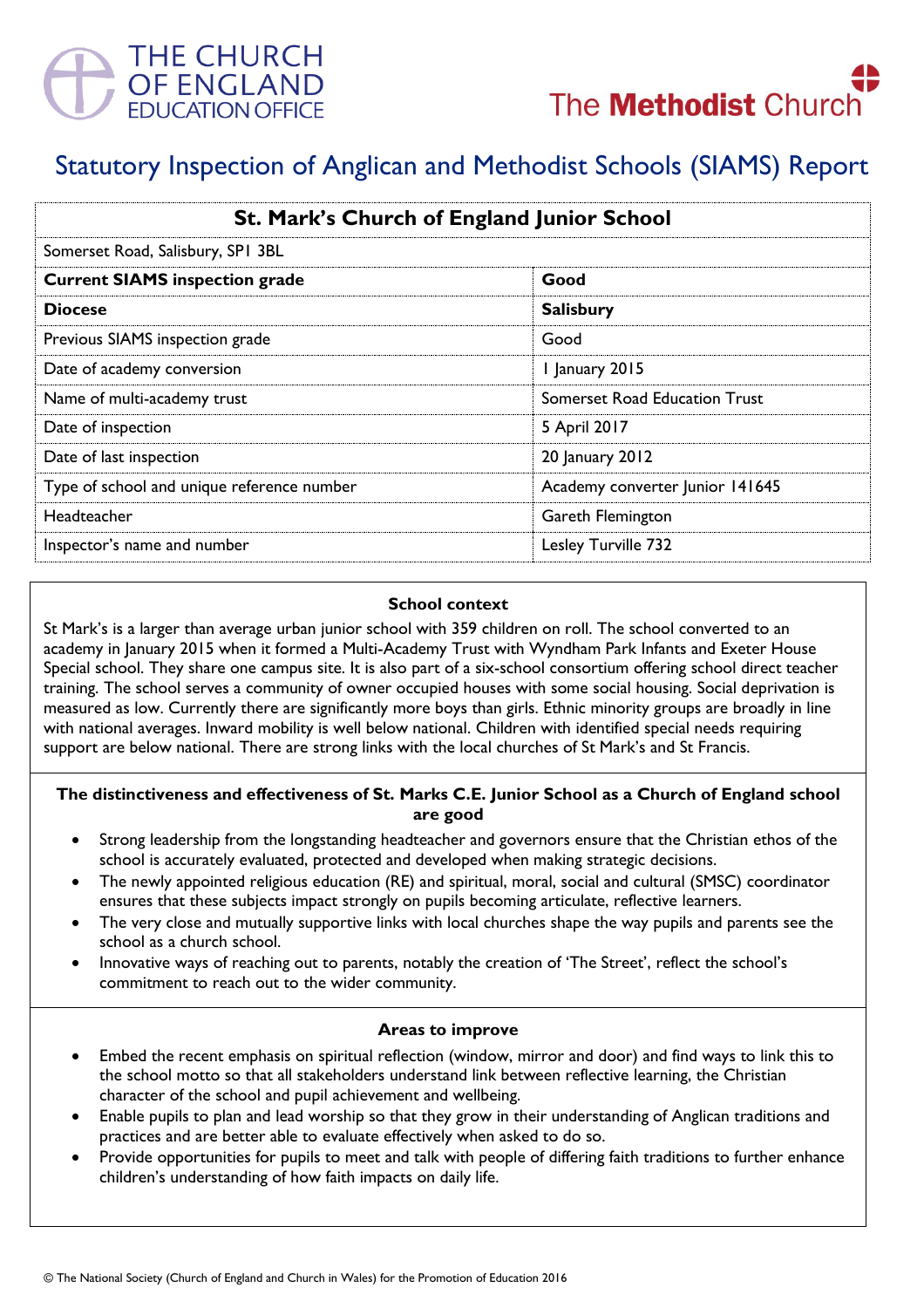## **The school, through its distinctive Christian character, is good at meeting the needs of all learners**

St Mark's strong Christian ethos expressed as 'Reaching in, Reaching up and Reaching out' nurtures everyone as an individual. This is achieved through its commitment to discovering talents and inner strength, fostering wonder and enquiry about the world and God and showing compassion and respect for all. Underpinning this is a focus on Christian values with love, honesty, respect and trust being the core group. Children know the motto and explain how it impacts on their daily lives. They feel valued and are confident to express their thoughts and beliefs knowing that they will be respected. They explain how their growth mindset teaching helps them to meet challenges and turn negatives into positives. This means that academic standards meet national expectations by the time children leave with reading being well above the national. The school has recently defined what it means by spiritual development and introduced reflection techniques based on the window, (looking onto the world), mirror (reflecting on yourself) and door (applying what you have learnt). These approaches are producing highly reflective learners who are well prepared to meet the challenges of secondary school life and beyond. The school has identified the need to embed these changes and revisit its vision to find a way to more clearly link the schools ethos to its pedagogy.

Spiritual, moral, social and cultural development is important to the school and planned opportunities for the development of these are woven into the exciting curriculum and extra-curricular activities. A key strength is the specialised provision for music, sport, art and computing. This also allows staff to meet as year group teams to plan and monitor provision and standards. As a result children are highly motivated and attendance is good. Behaviour is good but when children need time out they are encouraged to reflect on what they have done and are invited to atone by writing a letter of apology. In this way a spirit of repentance and forgiveness is fostered.

Children are articulate and thoughtful in discussions. This is further evidenced in the good RE provision that has a considerable impact on the development of the Christian character of the school. It is seen as a core subject by school leaders. The school uses 'The Discovery' scheme to ensure it covers the locally agreed syllabus and children value the chance to discuss big issues such as 'what is good about Good Friday?' All children agree that it is important to learn about other faiths and to show respect for the beliefs of others. Children enjoy the more relaxed nature of RE and the chance to use drama and debate. They talk with knowledge about a range of world faiths and recognise that Christianity has a variety of beliefs within it. However children would like to have the opportunity to meet with and discuss belief with people of faith. As one child explained, 'we get to learn about faith in general terms but it would be lovely to talk about specifics'. This would also help to deepen their understanding of Christian as a world faith.

### **The impact of collective worship on the school community is good**

Collective worship and the strong relationships with the local churches of St Mark's and St Francis are key contributors that ensure that all in the school understand and live out its Christian foundation. Worship illustrates the school motto and a range of Christian values by linking them to biblical teaching and stories from the Bible. Children say they enjoy worship, especially the singing and excitedly mention hymns that are favourites to them. These are carefully chosen to link to those sung in church. They further explain that 'God has given us all free will' but that worship can make them 'aspire to live a good life'. This is illustrated by the many charities supported by the school and the respect shown to each other. Children also say that it brings 'them closer to God every day'.

Children and parents of all faiths and none feel valued which was illustrated on the day of inspection by the Easter service held in the packed local church where everyone joyfully came together to worship. Children shared an inspirational service combining song, drama, music, art, poetry and prayer to explain how the Easter Story of Salvation fits into God's big plan. This illustrates the way worship themes seep out and impact the whole curriculum. The depth of learning for year 5 children was seen in the way they explained their art work and in the thought provoking prayers and poems reflecting on the Crucifixion. Similar events, led by different year groups, mark other major festivals. Weekly clergy led worship in school adds to this and ensures that pupils understand the pattern of the church year and a range of styles and approaches. In addition a weekly lunch time club run by the church youth worker is well attended and provides an opportunity for pupils to explore biblical teachings in a more personal way.

Pupils identify that they would like to be more involved in school worship and would value the chance to plan as well as lead on a more regular basis. Leaders recognise that this would also improve the quality of their understanding and evaluation of worship which is currently limited. Acts of worship include symbols and artefacts such as a candle and cross. Pupils demonstrate an understanding of these symbolism citing the lit candle as representing 'Jesus the light of the world' and the cross as a symbol of forgiveness. The older children talk knowingly about The Trinity and the symbolism of the bread and wine used in communion as they have learnt about these in RE lessons. Whilst staff attend worship, they do not lead on a regular basis. New 'Roots and Fruits' material